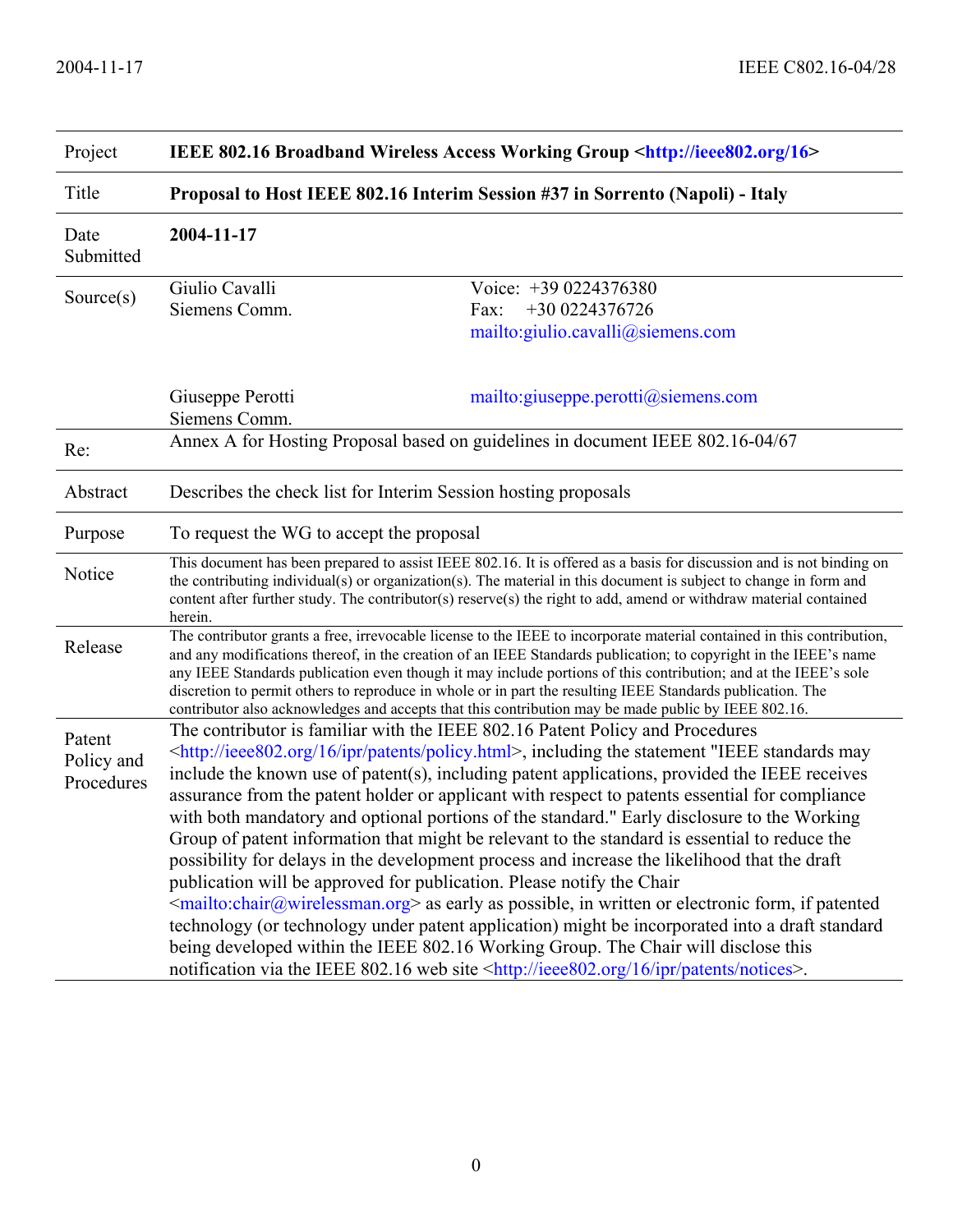## **Annex A: Checklist to Accompany IEEE 802.16 Interim Session Proposals**

| Individual Host (normally a Working Group Member)                | Giulio Cavalli                                                                 |
|------------------------------------------------------------------|--------------------------------------------------------------------------------|
| Corporate Host or Hosts                                          | Siemens Comm.                                                                  |
| Additional Corporate Supportor or Supporters (if any)            |                                                                                |
| City                                                             | Sorrento (Napoli)                                                              |
| Hotel                                                            | Hilton Sorrento Palace                                                         |
| <b>Proposed Dates</b>                                            | 2-5 May 2005                                                                   |
| Does Corporate Host agree to accept any financial loss?          | Yes                                                                            |
| Does Corporate Host agree to turn over any financial surplus?    | Yes                                                                            |
| <b>Registration Fee</b>                                          | 220€                                                                           |
| <b>Advance Registration Fee</b>                                  | 250€                                                                           |
| Hotel status (reserved? contract offered?)                       | Reserved                                                                       |
| Number of sleeping rooms offered in block                        | About 350                                                                      |
| Sleeping Room cutoff date                                        | 1 April 2005                                                                   |
| <b>Sleeping Room Rate</b>                                        | Single room: $1356$<br>Double room single room: $180 \in$<br>Double room: 210€ |
| Will the Host provide a registration desk?                       | Yes                                                                            |
| Will the Host accept registration fees and provide receipts?     | Yes                                                                            |
| Will the Host maintain a list of paid registrants?               | Yes                                                                            |
| Will breakfast and coffe/tea/snack breaks be included?           | Yes, also lunches is included                                                  |
| Will lunches be included in the registration fee?                | Yes                                                                            |
| Will the Host sponsor (pay for) a social event?                  | Yes                                                                            |
| Will the Host sponsor (pay for) any other functions or features? |                                                                                |
| Will classroom-style meeting rooms be included?                  | Yes                                                                            |
| What are the seating capacities of the meeting rooms?            | 350 for plenary room<br>120 for the breakout rooms                             |
| Is hotel currently holding these rooms for the group?            | Yes                                                                            |
| Will all meeting rooms be available both day and night?          | Yes                                                                            |
| Will Internet connectivity be provided?                          | Yes                                                                            |
| Will wireless LAN access be provided?                            | Yes                                                                            |
| Will a local server be provided?                                 | Yes                                                                            |